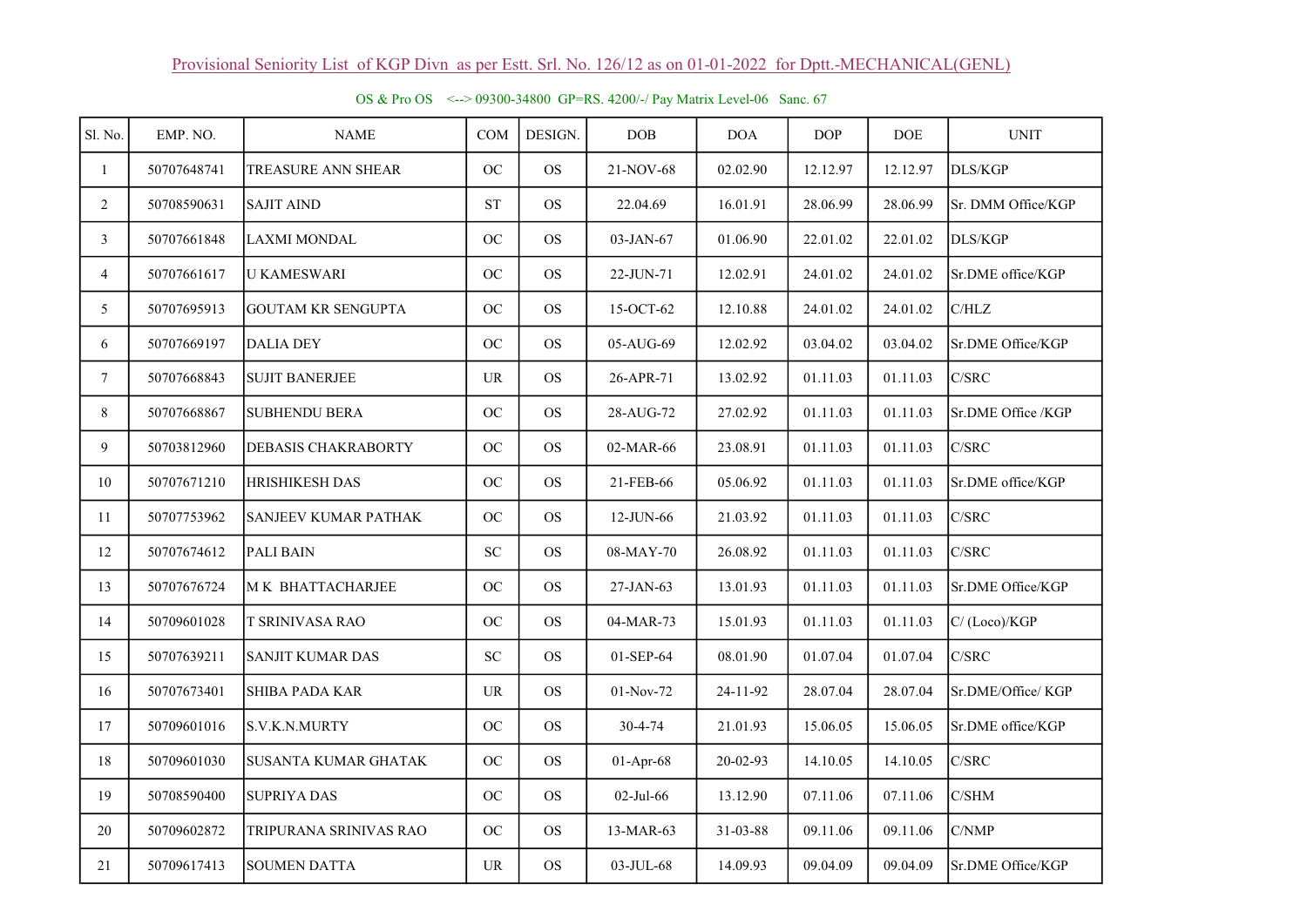| Sl. No. | EMP. NO.    | <b>NAME</b>                 | COM                               | DESIGN.   | <b>DOB</b>  | <b>DOA</b> | <b>DOP</b> | DOE      | <b>UNIT</b>        |
|---------|-------------|-----------------------------|-----------------------------------|-----------|-------------|------------|------------|----------|--------------------|
| 22      | 50709823700 | <b>GHANSHYAM PRASAD</b>     | SC                                | <b>OS</b> | 11.06.72    | 24.12.03   | 18.05.09   | 18.05.09 | (DLS)/SRC          |
| 23      | 50707656660 | <b>DULAL CHANDRA HANSDA</b> | <b>ST</b>                         | <b>OS</b> | 21-AUG-68   | 25-01-90   | 2.5.2011   | 2.5.2011 | DLS/SRC, TRS/SRC   |
| 24      | 50709622184 | <b>SWARAJIT DAS</b>         | ${\rm SC}$                        | <b>OS</b> | 08-FEB-70   | 27-07-96   | 05.05.11   | 05.05.11 | C/SRC              |
| 25      | 50707645387 | <b>SWAPAN KUMAR BISAI</b>   | ${\rm SC}$                        | <b>OS</b> | 18-AUG-65   | 25-01-90   | 04.05.11   | 04.05.11 | C/KGP              |
| 26      | 50714100374 | <b>RAJA DEB</b>             | <b>UR</b>                         | <b>OS</b> | 16.11.75    | 15.09.04   | 31.03.12   | 31.03.12 | Sr.DSO Office /KGP |
| 27      | 50714100364 | SHASHI PRAKASH SINGH        | OBC                               | <b>OS</b> | 08-Jan-77   | $27-10-04$ | 28.12.12   | 28.12.12 | Sr.DME Office/ KGP |
| 28      | 50707671039 | <b>JAY PRAKASH YADAV</b>    | <b>UR</b>                         | <b>OS</b> | $12-JAN-62$ | 19.03.92   | 01.11.13   | 01.11.13 | Sr.DSO office/KGP  |
| 29      | 50707676748 | <b>TUSHAR KANTI BERA</b>    | <b>UR</b>                         | <b>OS</b> | 30-JAN-69   | 20.02.93   | 01.11.13   | 01.11.13 | C/NMP              |
| 30      | 50707677674 | UTTAM KUMAR BERA            | <b>UR</b>                         | <b>OS</b> | 08.08.64    | 30.04.93   | 01.11.13   | 01.11.13 | C/(Loco)/KGP       |
| 31      | 50704558900 | DEBASISH GHOSH              | <b>UR</b>                         | <b>OS</b> | 17.10.70    | 11.06.92   | 01.11.13   | 01.11.13 | C/SHM              |
| 32      | 50709605381 | <b>ANJANA MAJUMDAR</b>      | <b>UR</b>                         | <b>OS</b> | 03-OCT-70   | 12.01.94   | 01.11.13   | 01.11.13 | C/SRC              |
| 33      | 50709605174 | <b>RINA MUKHERJEE</b>       | <b>UR</b>                         | <b>OS</b> | 08-SEP-74   | 18.01.94   | 01.11.13   | 01.11.13 | DLS/KGP            |
| 34      | 50709605198 | BHANU PRASAD KONATALA       | UR                                | <b>OS</b> | 19-JUN-71   | 19.01.94   | 01.11.13   | 01.11.13 | C/NMP              |
| 35      | 50702272520 | NADIGATLA RAMANA            | <b>UR</b>                         | <b>OS</b> | 02-MAY-66   | 11.11.86   | 01.11.13   | 01.11.13 | Sr.DME/Office/KGP. |
| 36      | 50707661642 | CHANDRAMA PRASAD            | <b>UR</b>                         | <b>OS</b> | 05-DEC-70   | 08.03.91   | 01.11.13   | 01.11.13 | C/SRC              |
| 37      | 50707675161 | A.SRINIVASA RAO             | <b>UR</b>                         | <b>OS</b> | 20.06.70    | 01.10.92   | 01.11.13   | 01.11.13 | C/(Loco)/KGP       |
| 38      | 50707103797 | P VISWESWARA RAO            | <b>UR</b>                         | <b>OS</b> | 29-OCT-64   | 06.01.83   | 01.11.13   | 01.11.13 | C/SRC              |
| 39      | 50707674387 | <b>BAORA TUDU</b>           | <b>ST</b>                         | <b>OS</b> | 09.10.65    | 28.09.92   | 01.11.13   | 01.11.13 | C/(Loco)/KGP       |
| 40      | 50707662786 | KANCHAN KUMAR BHAKAT        | ${\rm SC}$                        | <b>OS</b> | 01-MAY-62   | 25.02.91   | 01.11.13   | 01.11.13 | C/NMP              |
| 41      | 50709605162 | <b>B RAVANAMMA</b>          | OC                                | <b>OS</b> | 30-DEC-63   | 10.12.93   | 01.11.13   | 01.11.13 | DLS/KGP            |
| 42      | 50709604753 | <b>MAHUA BANERJEE</b>       | $OC$                              | <b>OS</b> | 12-FEB-70   | 25.12.93   | 01.11.13   | 01.11.13 | C/SRC              |
| 43      | 50709618314 | PARESH KR WAGHELA           | $\ensuremath{\mathsf{UR}}\xspace$ | <b>OS</b> | 08.04.74    | 13.01.94   | 01.11.13   | 01.11.13 | C/NMP              |
| 44      | 50707636120 | <b>SARADINDU PAL</b>        | $\ensuremath{\mathsf{UR}}\xspace$ | $OS$      | 10.08.65    | 18.02.89   |            | 01.11.13 | (DLS)/KGP          |